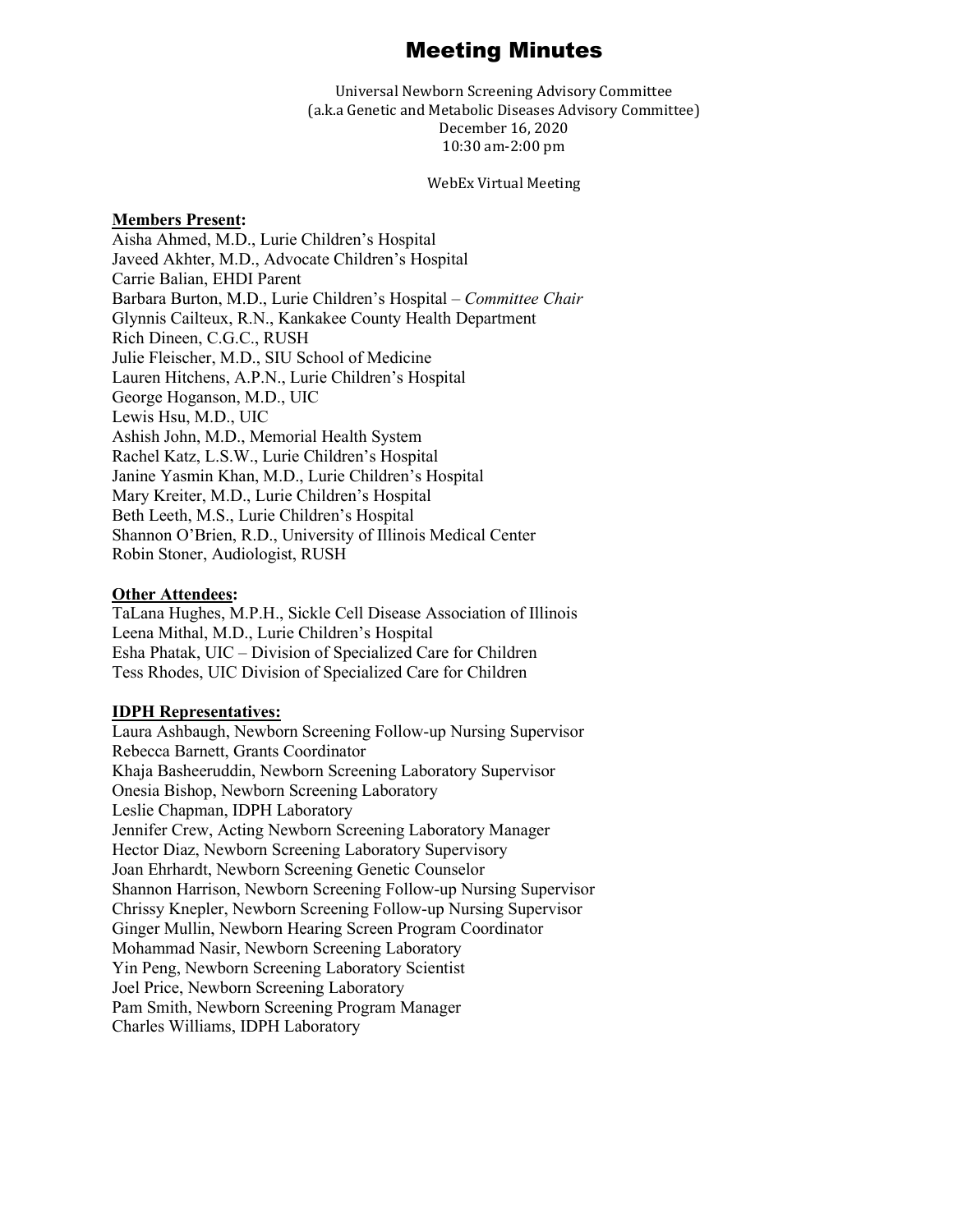# **Welcome. Housekeeping, and Introductions**

Rebecca Barnett opened the meeting at 10:31. Members were welcomed, and housekeeping items covered. Pam Smith welcomed members to the first virtual UNSAC meeting. Pam stated she is retiring at the end of the year. Joan Ehrhart will be temporarily assigned to the role of Newborn Screening (NBS) Follow-up Section Manager. Dr. Leena Mithal of Lurie Children's Hospital was introduced to the members. Dr. Mithal was invited to present to the committee later in the program on the Importance of DBS Access for the Diagnosis of Congenital Cytomegalovirus in Children with Compatible Symptoms. Joan thanked the committee members for their attendance, service and improving the IDPH NBS Program. Joan welcomed new members. Agenda items were discussed for today's meeting, and the agenda turned over to chairman, Dr. Barbara Burton.

## **Approval of October 23, 2019 Meeting Minutes**

Dr. Barbara Burton welcomed members and guests, and noted that meeting minutes were sent out in advance. No corrections, additions or errors were noted. A vote was held, and the meeting minutes were approved.

## **Committee Member Status**

Joan Ehrhardt stated there are no current, pending or vacant positions. One parent/community member representative from La Rabida could not be reached. IDPH may need recommendations from members for a parent nominee in the coming year.

# **IDPH Reports**

# **Newborn Screening Laboratory**

- **Covid19 response** Jennifer Crew stated she is the acting NBS chief for the lab and supervisor of the diagnostic virology lab. IDPH was the first lab in the nation to begin screening for COVID 19. Lab was able to hire and reassign molecular staff to run the virology lab to test for COVID 19. They also felt direct effects of COVID 19. Several staff had COVID or were exposed to COVID, so they were quarantined at home. Several staff members had to alter their schedules due to childcare needs. Dr. Yin Peng was detained in China, being quarantined, which hindered MSMS cutoff changes and other tasks for several months. Many indirect effects were felt, since staff was dispersed in the lab due to social distancing. Conference rooms were used to report COVID 19 results and data entry. PE LIMS staff was working from home, so response times were increased. SMA newborn screening implementation was pushed back from April to June due to all these changes. There have been delays in hiring new staff due to HR and CMS working from home and increased timing of response and duties.
- **Less than 24-hour sample collection** Jennifer Crew stated that in August IDPH changed the way the NBS lab reports out unsatisfactory NP specimens in the NICU protocol. NICU admissions should have NBS collected upon admission and repeat at 48-72 hours of age. These early collections lead to false positive results due to factors such as timing, stress, transfusions, special feedings, and antibiotics. These factors affect results for several disorders. Therefore, IDPH no longer report results on specimens that are not valid at <24 hours of age. Eight percent of specimens are NP unsatisfactory specimens received in the lab. Interpretation is reported out as unsatisfactory. Valid results are reported out as usual. Shannon Harrison will share the memo with committee members.
- **ALD screening** Khaja Basharuddin provided an update on NBS for X-linked adrenoleukodystrophy (ALD). Screening for ALD began on June 18, 2019 in Illinois. IDPH lab measures C26:LPC from dried blood spots using HPLC and MSMS. Laboratory procedure was explained. So far, 238,000+ specimens have been screened from the start date until December 10, 2020. Results for one-year June 2019-June 2020 were shared in handouts. Of 166,507 screens, this includes ten (10) cases with clinical follow-up information: 4 males with X-ALD (categorized as presumptive and monitored clinically per recommendations), 5 female carriers of ALD, 1 was diagnosed with peroxisomal disorder (Zellweger spectrum). Reference the ALD Data Summary. To date, IDPH estimates 1 in 33,000 babies has ALD.
- **SMA screening** Vineet Dhiman provided background on spinal muscular atrophy (SMA). Illinois began screening for SMA on June 29, 2020. Vineet discussed the Illinois screening platform and data. IDPH uses a PCR probe that is multiplexed into the SCID screening assay. It tests for presence or absence of the SMN1 gene. If not detected, we report the result out as positive. The assay does not distinguish or identify carriers. Validation included 10,000 specimens to test our assay and laboratory information management system (LIMS). Projected start date was April 2020, but this was delayed due to COVID. Data: 8 positive specimens; 4 had SMA 2 or 3; 4 were identified as carriers. All of our diagnosed cases had a value of 0-no PCR signal. All 4 carriers had a weak signal on PCR or a result of  $Cq \geq 35$ , possibly due to a mutation in the primer exon 7 junction. On validation, the Lab confirmed some carriers per the CDC. We received 2 of these as control materials. We need more data points to verify the mutation location. SMN2 screening data will potentially help specialists provide better clinical care (e.g., facilitate insurance approvals). IDPH has approval to purchase instruments in hopes to add SMN2 screening within the next year.

A severe combined immune deficiency (SCID) screening reporting change went into effect with SMA screening. We changed from TREC copies to Cq value for SCID screening. Most states around the nation use the Cq value, and it is the gold standard. Also changed from 250 TREC copies to Cq equivalent value of 200 TREC copies  $(Cq \geq 35)$ . It reduced our false positive results for SCID.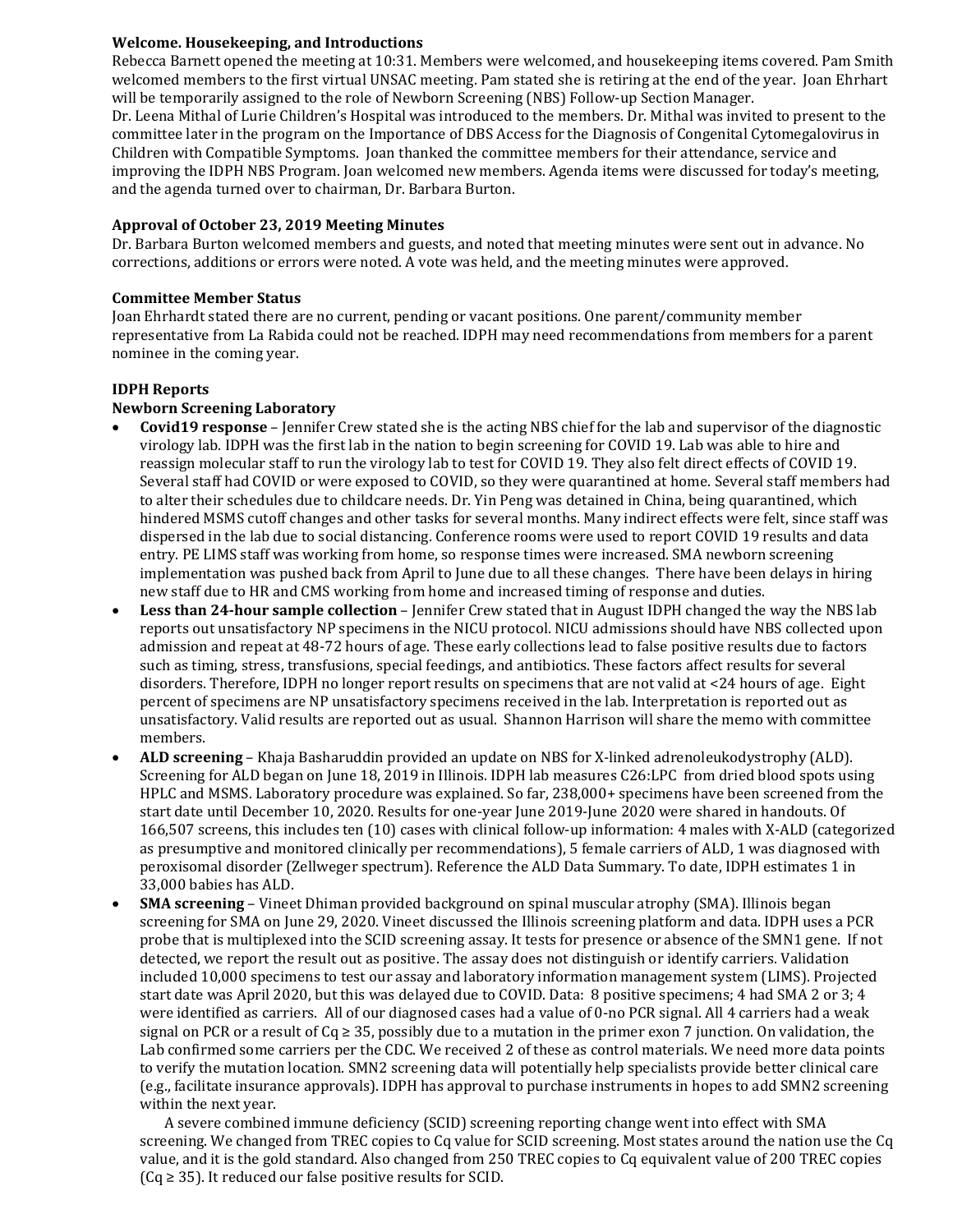- **Krabbe algorithm revisions** Khaja Basharuddin discussed proposed changes to the Krabbe screening protocol. If we have low GALC activity, we will refer to specialists to help diagnose Krabbe disease. Currently, our specimen is sent to PE 2nd tier testing for psychosine levels, 30 KB deletion and gene sequencing. Current protocol and reporting were explained to the Committee. Three new proposed changes were discussed. Examples of abnormal reports were viewed and discussed.
- **Proposed cutoff changes** Dr. Yin Peng discussed proposed MSMS cutoff changes, found in the handout "Phase 1 Report for Neobase cutoff Revision". These changes will decrease our false positive rate of NBS results. Compared to the CLIR database, new cutoffs did not identify all MSUD cases; missed 4 cases of 168 in the data. Dr. Onesia Bishop mentioned the study being Phase 1. IDPH will transition to Phase 2 once we change to Neobase 2 next year.
- **Mailer Revision** Jennifer Crew stated IDPH is currently working on updating the IDPH Newborn Screening Mailer report that is sent to hospitals and physicians. We are reviewing other state reports to decide on what would work best for Illinois. Templates were shown. PerkinElmer developed a comments section that is currently being used on our reports to provide more clarification about the results. Examples of other state reports were shown. Projected date of new mailer is 2021. Members also suggested adding QR codes for physicians to be able to use to identify comments.

# **Newborn Screening Follow-Up Program**

- **Covid19 impact (COOP and Clinical Follow-up)** Chrissy Knepler stated how COVID has affected the blood spot program. Many hospitals and contact personnel changed to working remotely, so IDPH had to change its usual protocols, (e.g. emailing instead of faxing reports). Many hospital contacts changed or staff was furloughed. Therefore, it was more time consuming for IDPH staff to locate contacts and get follow-up communication. Many local health department nurses replaced home visits with phone calls, which increased our lost to follow-up rates. Families and parents are afraid to take their newborns to clinics and hospitals for repeat specimens, referrals, etc. The follow-up program also began working remotely. Immediate follow-up is still ongoing, but some of our follow-up activities have been delayed. EHDI has also had issues with delays in getting follow-up testing and referrals due to parents not wanting to bring their newborns into hospitals.
- **Staffing updates** Pam Smith described staffing issues due to COVID and due to changes in our staffing model. The EHDI program created a new position to assist with grants management. The blood spot program was approved by the Director's Office to change from a clerical model to a registered nurse model for follow-up of abnormal newborn screening results. In past 45 days, 4 new nurses have been hired, and we are currently interviewing for 5 other nursing positions. Hiring has been delayed due to COVID, and resources were stretched with nurses accepting emergency positions. With the new registered nurse model, our nursing supervisors will be able to dedicate more time towards education and outreach, as opposed to the extensive oversight from the clerical model. Office specialists (entry level) have continued to promote out of the program, which is counterproductive. We also lost our NBS data manager during this time, as well as the entire program having to transition to working remotely. We are currently working at <50% of our standard staffing. With nine new hires expected, we have to focus on training them. Then, we will hire a new data manager. We are committed to providing the data needed by our specialists and workgroups.
- **Recommended CCHD NBS algorithm** Joan Ehrhardt reviewed current and recommended revisions of the national NBS CCHD screening algorithm (included in handouts). Illinois adopted the nationally recommended screening algorithm in 2011, but Illinois is not currently collecting any screening data to gauge quality measures. When comparing both screening algorithms, published research concluded the false positive rate did not significantly increase. It simplifies the screening process, and the new algorithm is recommended. In Illinois, we currently have new rules in final review with our legal team that will require facilities to report their screening results and follow-up with the IDPH Newborn Screening Follow-up Program. It is expected that the AAP will endorse this new screening algorithm in 2021. Illinois would like to be proactive and institute this expected change at the same time that we begin collecting screening results from facilities. Dr. Khan at NMH speculated that the majority of CCHD is diagnosed prenatally. However, they also discover other, non-critical heart disease. Dr. Khan will reach out to Joan regarding sharing of screening data at NMH.
- **Grant funding** Rebecca Barnett reviewed the genetics grants reports (included in the packet). This includes the genetics education services, genetic counseling, sickle cell grant-funded activities. The grant cycle runs from July 1-June 30 each year. She and Joan met with the grantees regarding moving to competitive grant implementation. There has been a decline in services due to COVID, but IDPH allowed alternative services (e.g. telehealth, online/web-based education, etc.) to meet program requirements. FY2020 grant program data was reviewed with the Committee (reference materials included).
- **Other Activities:** Joan Ehrhardt provided a few additional updates. State of Illinois legal staff has also been impacted, and the NBS Administrative Rules draft is currently with IDPH legal review before it can move on to JCAR. The Illinois Society for Genetic Professionals (ISGP) asked IDPH, NBS for its genetics plan released in 2007. They want to review it, update the plan to align with their strategic plan. Per feedback, the 2007 plan is pretty solid, but ISGP would like to see some updates. We are currently working with the GC program at NW to establish a genetic counseling rotation.

## **Early Hearing Detection and Intervention (EHDI) Program**